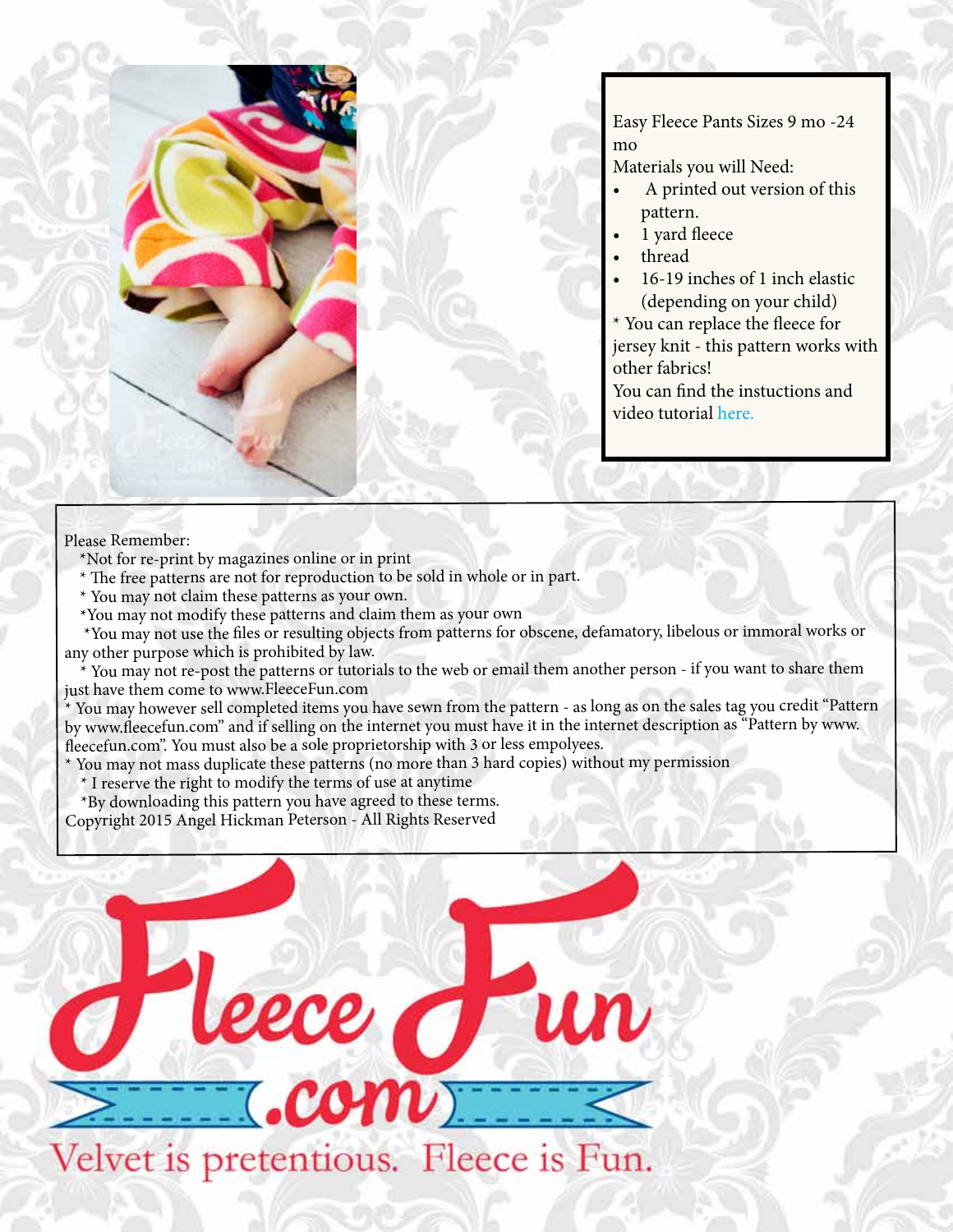## **Map 7 pieces**

**Confused on how to assemble the pattern? No worries! Just click here for an easy step by step video to show you how to assemble the pattern.**



tom cuff turn under 1 inch

# You might also like:

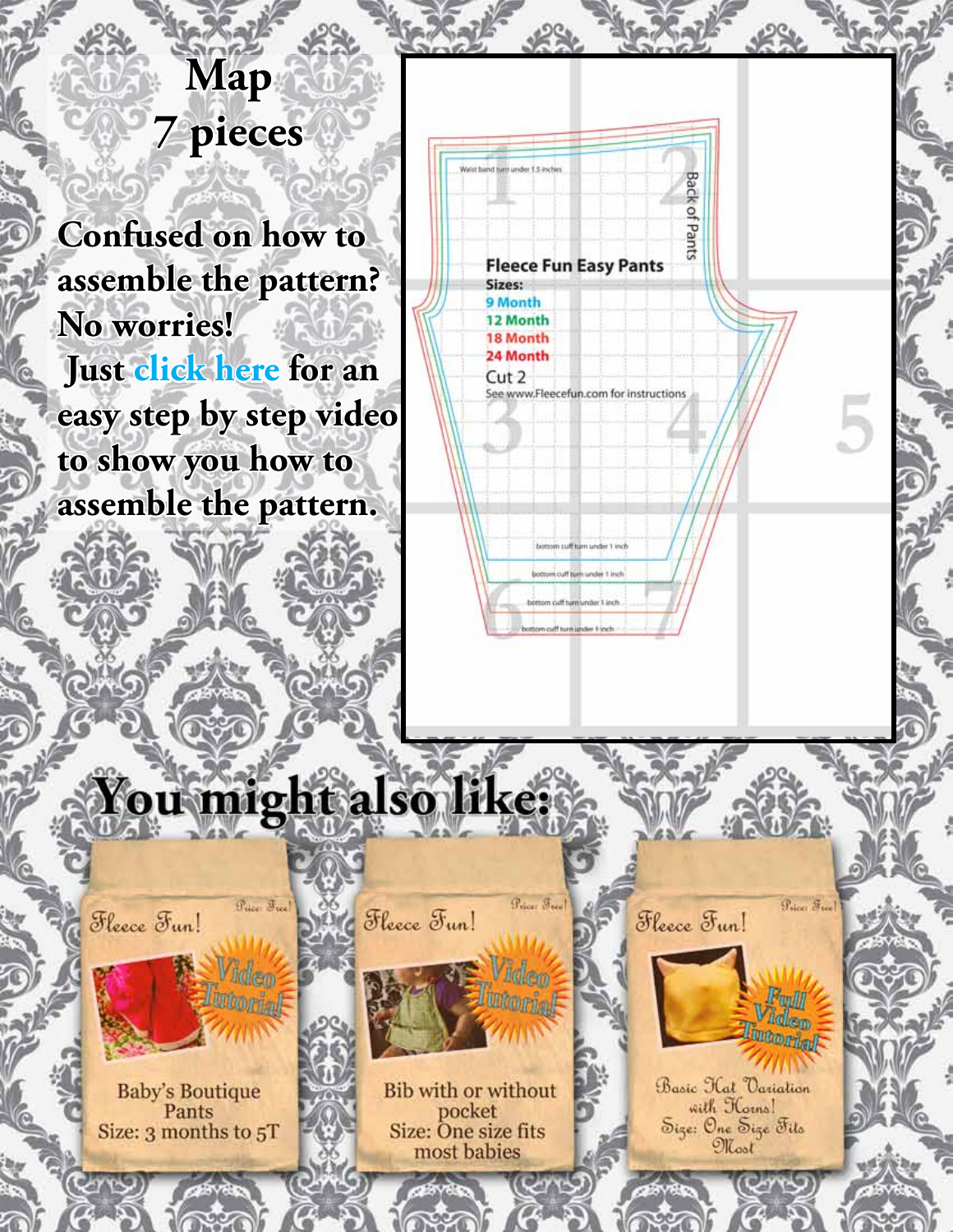|  |    |  |   |   | comwww.FleeceFun.comwww.FleeceFun |                                  |              |  |
|--|----|--|---|---|-----------------------------------|----------------------------------|--------------|--|
|  |    |  | コ |   |                                   |                                  |              |  |
|  |    |  |   | ω | Ü<br>$\omega$                     |                                  |              |  |
|  |    |  |   |   |                                   | Waist band turn under 1.5 inches |              |  |
|  |    |  |   |   |                                   |                                  |              |  |
|  |    |  |   |   |                                   |                                  |              |  |
|  |    |  |   |   |                                   |                                  |              |  |
|  |    |  |   |   |                                   |                                  |              |  |
|  |    |  |   |   |                                   |                                  |              |  |
|  |    |  |   |   |                                   |                                  |              |  |
|  |    |  |   |   |                                   |                                  |              |  |
|  |    |  |   |   |                                   |                                  |              |  |
|  |    |  |   |   |                                   |                                  |              |  |
|  |    |  |   |   |                                   |                                  |              |  |
|  |    |  |   |   |                                   |                                  |              |  |
|  |    |  |   |   |                                   |                                  |              |  |
|  |    |  |   |   |                                   |                                  |              |  |
|  |    |  |   |   |                                   |                                  |              |  |
|  |    |  |   |   |                                   |                                  | Fleece Fun I |  |
|  | CO |  |   |   |                                   |                                  |              |  |
|  |    |  |   |   |                                   |                                  |              |  |
|  |    |  |   |   |                                   |                                  |              |  |
|  |    |  |   |   | es                                |                                  |              |  |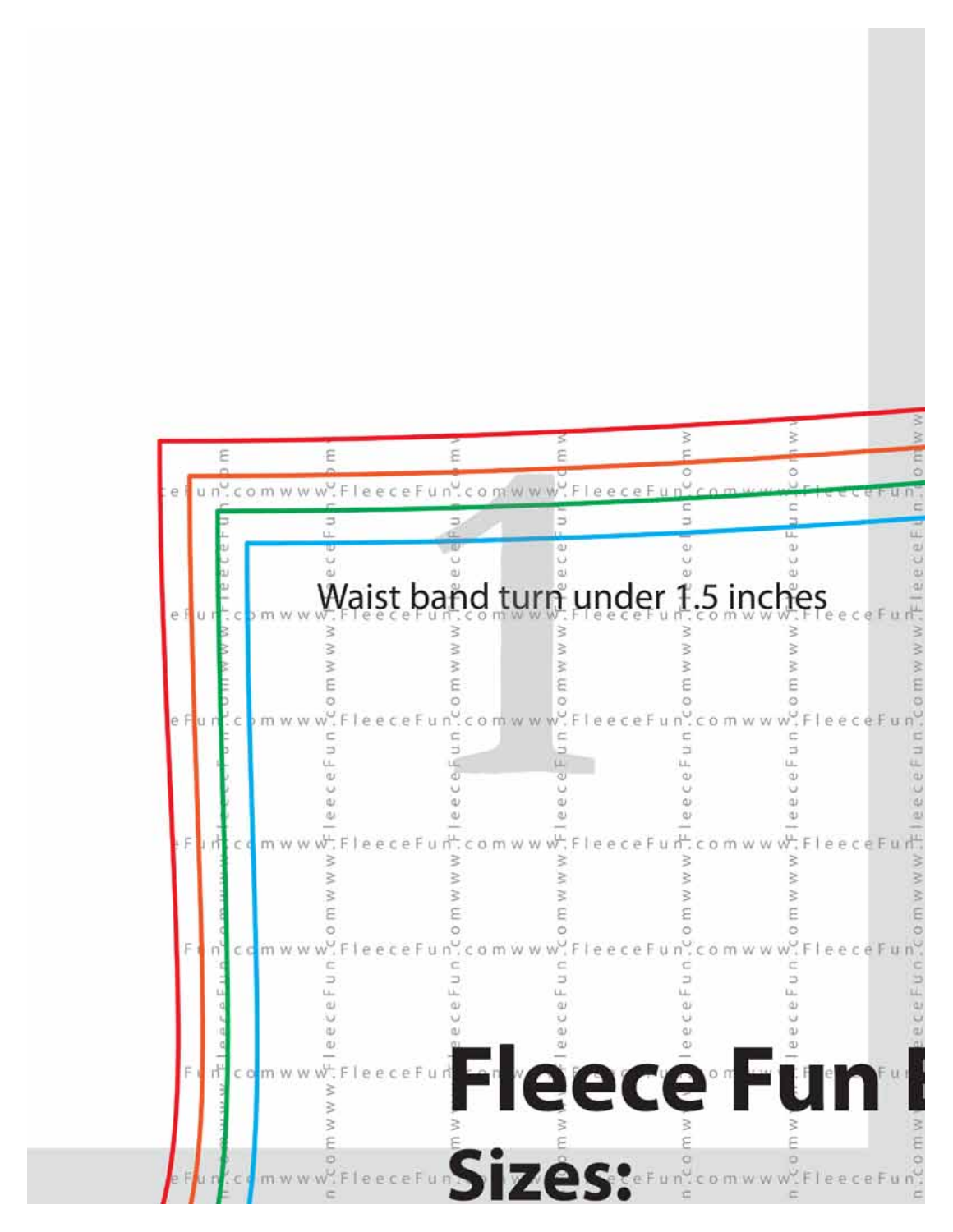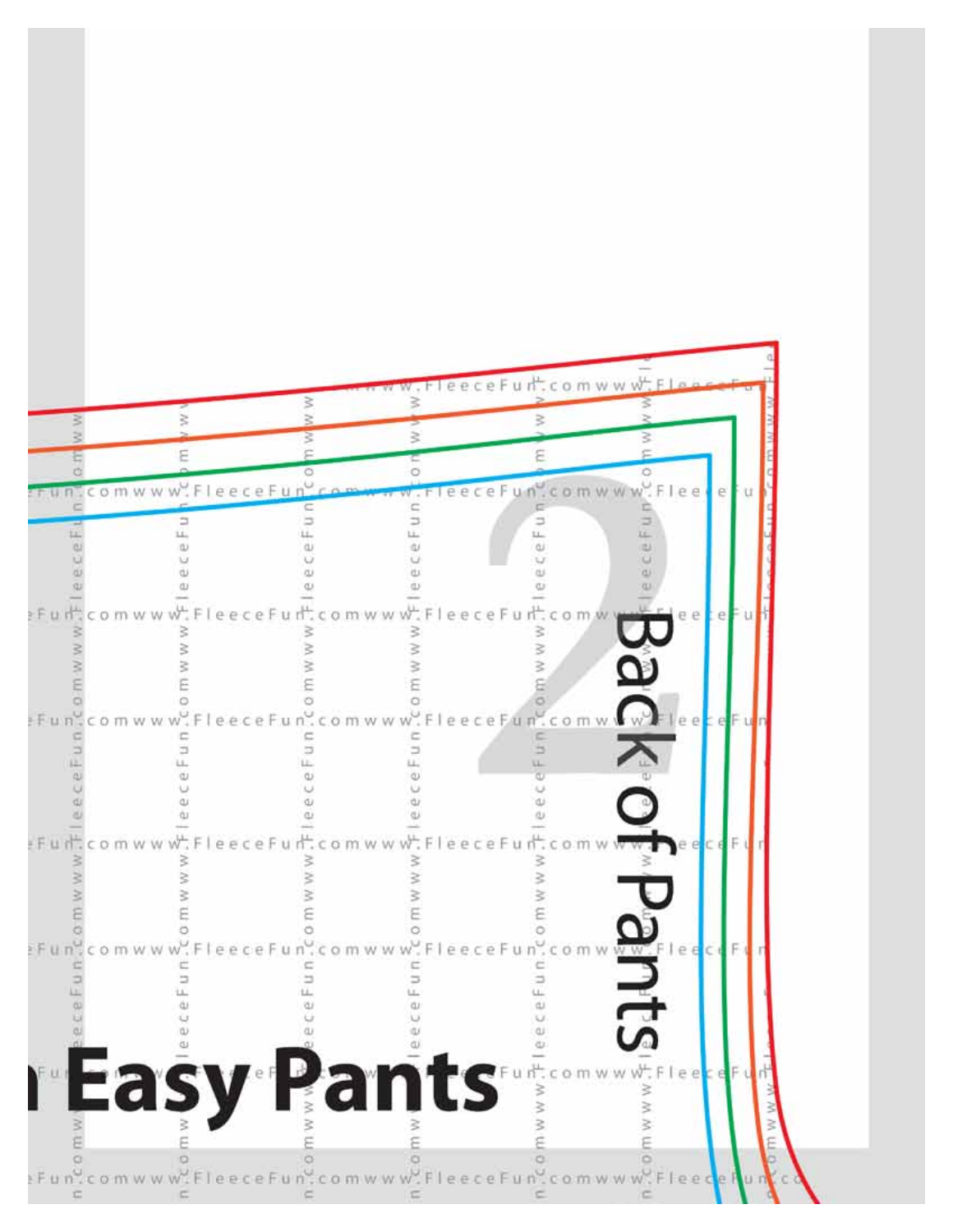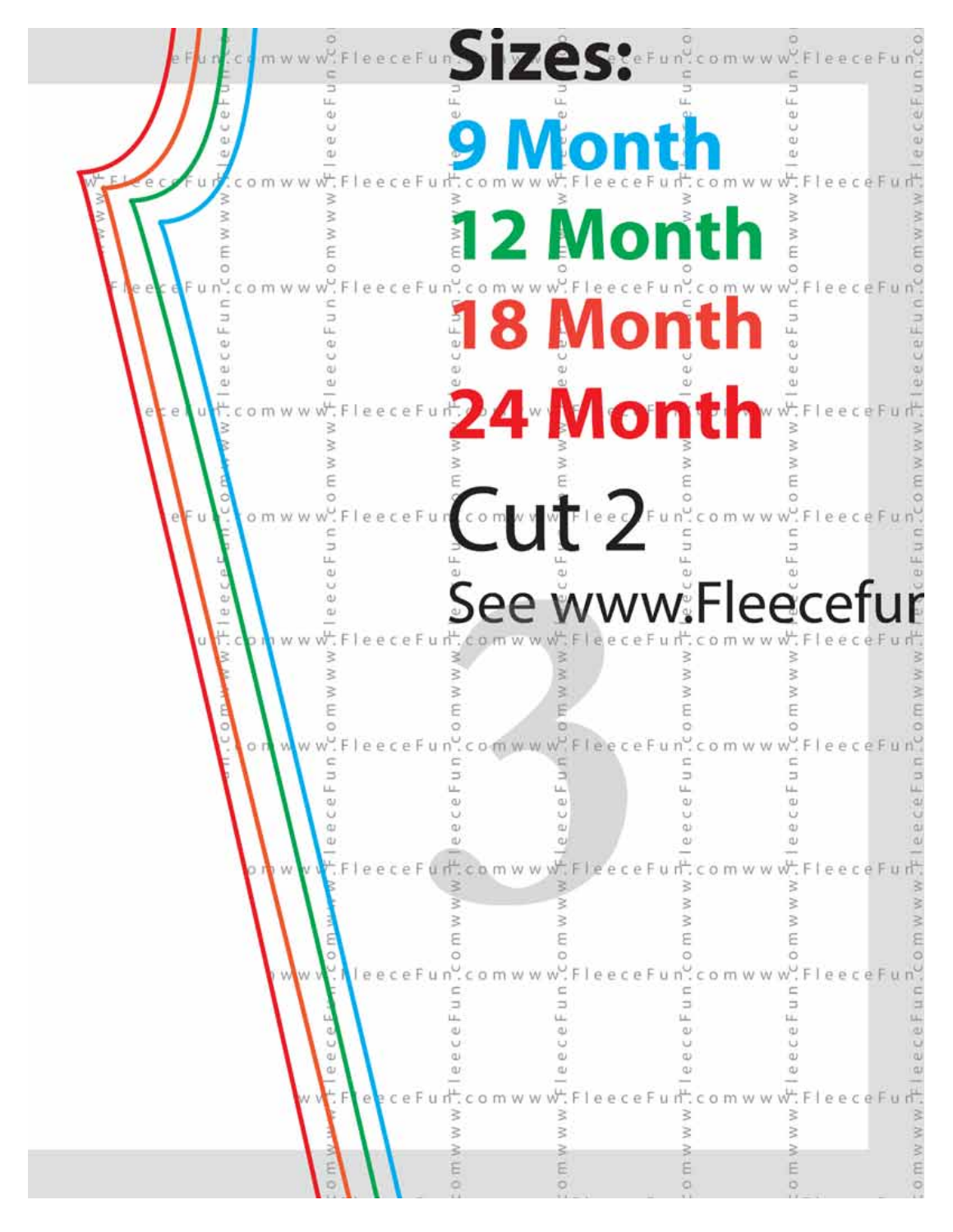|        |                                                          | un.com for instructions                                    |                                      |                  |
|--------|----------------------------------------------------------|------------------------------------------------------------|--------------------------------------|------------------|
|        |                                                          |                                                            |                                      |                  |
|        | eeceFun.c                                                | om w w w F<br>eeceF                                        | O<br>un'comwww"<br>eecei             |                  |
| omwww. | c<br>$\overline{\phantom{a}}$<br>Ξ<br>t.L.<br>LL.<br>äD. | ш                                                          | u n<br>LL.<br>dr.<br>ω               | omy<br>W W       |
|        | ω<br>QJ.<br><b>U</b><br>cu.<br>ď.                        |                                                            | $\frac{\omega}{\omega}$<br>u n".     | ω<br><b>U</b>    |
| m w    | eeceFu<br>≧<br>3<br>₹<br>₿<br>š                          | Fleece<br>o m w w<br>≋                                     | o m w<br>W W<br>ż                    | o m w            |
|        | E                                                        | n <sup>9</sup> com w w w Fleece Fun . com w w w Fleece Fun | $C$ comww<br>FleeceF                 | C D              |
|        |                                                          |                                                            |                                      |                  |
|        | z3<br>Ь<br>d3<br>öΰ                                      | ÷.                                                         | c<br>$\Rightarrow$<br>s.<br>LL.<br>ψ | n n              |
| COMWW  | Œ)<br>C)<br>ω<br>ω<br>w.<br>FleeceFu                     | it:comww<br>w.FleeceF                                      | ω<br>$F =  e $<br>ce Fu              | : C <sub>0</sub> |
|        |                                                          |                                                            | I W W                                |                  |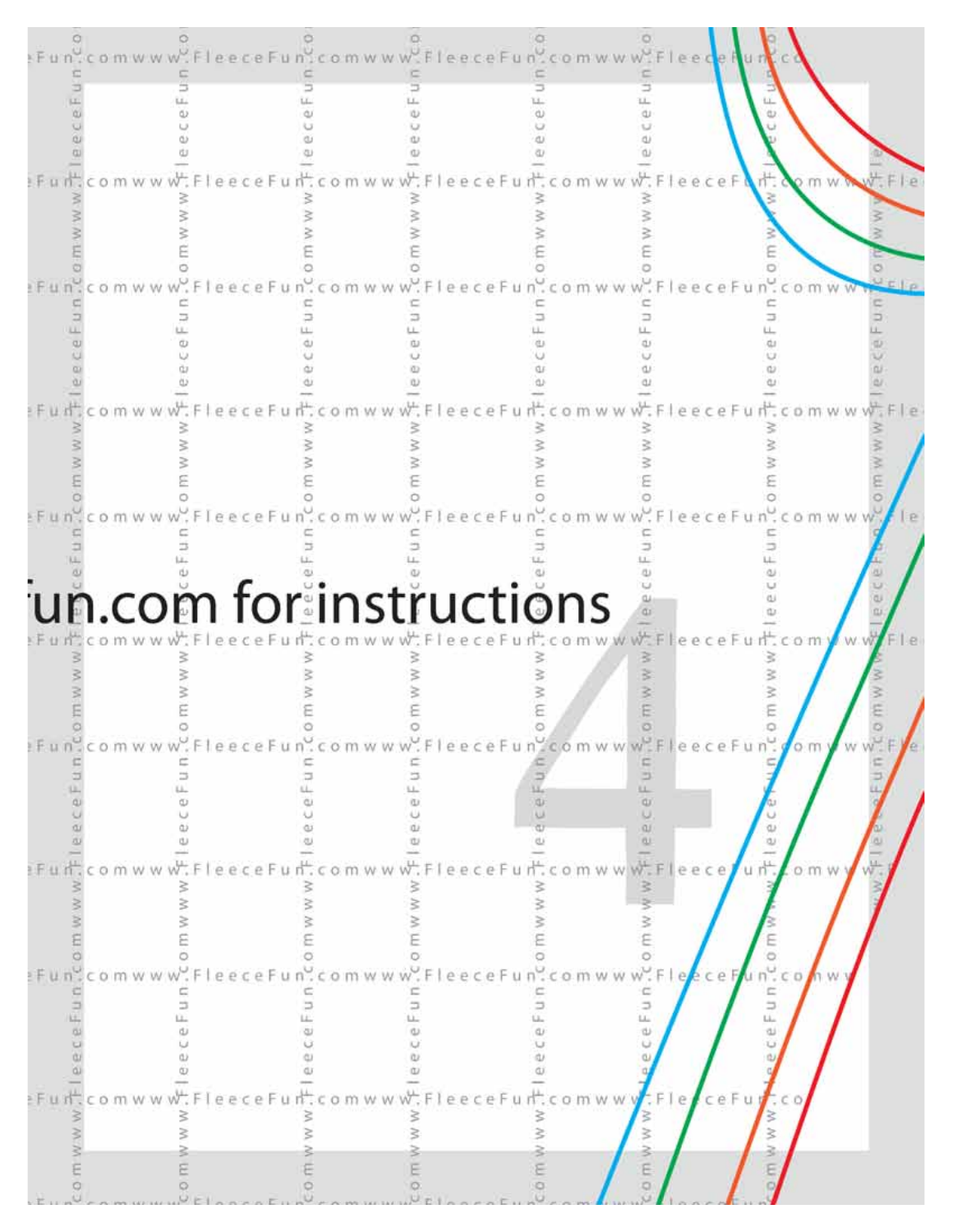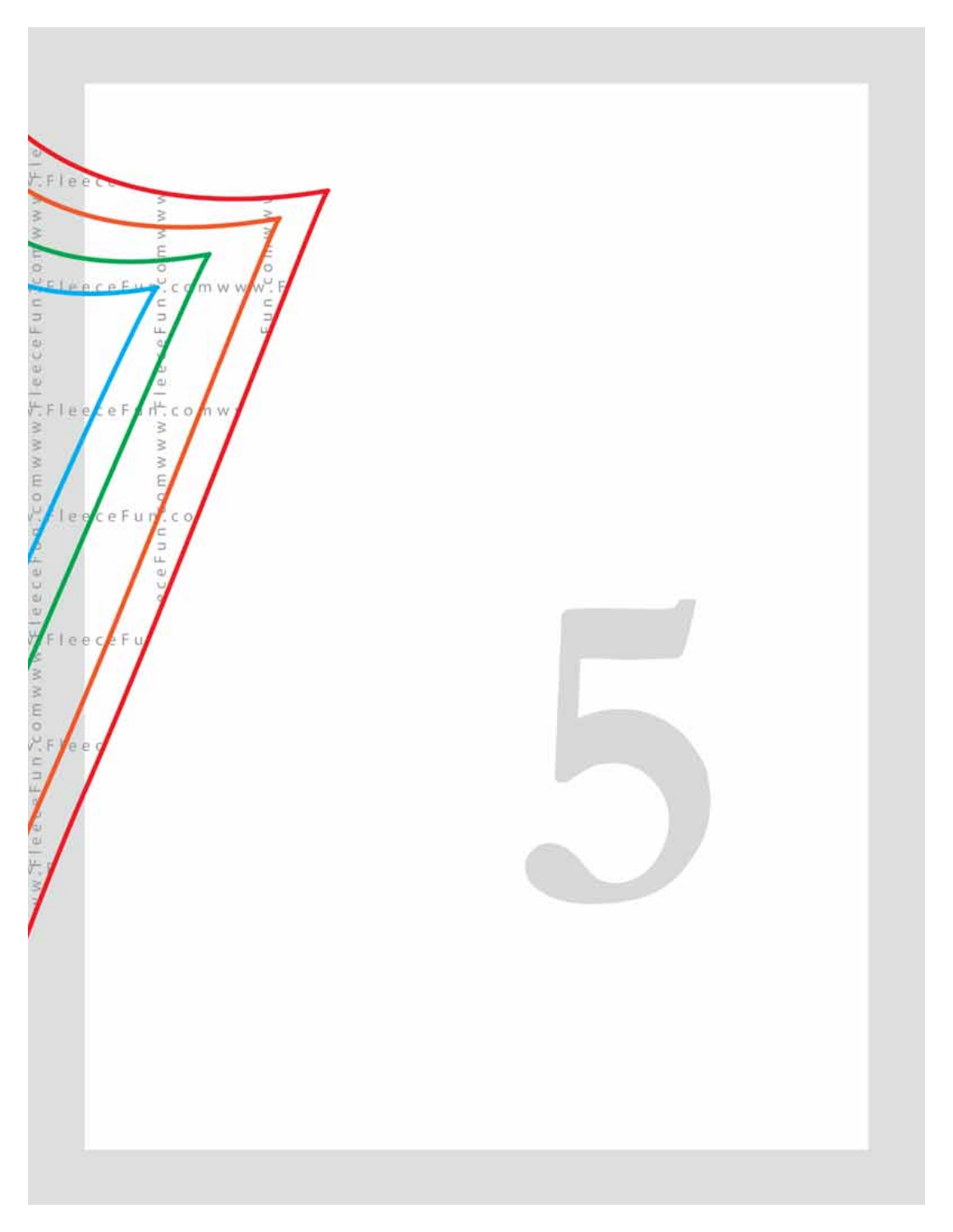